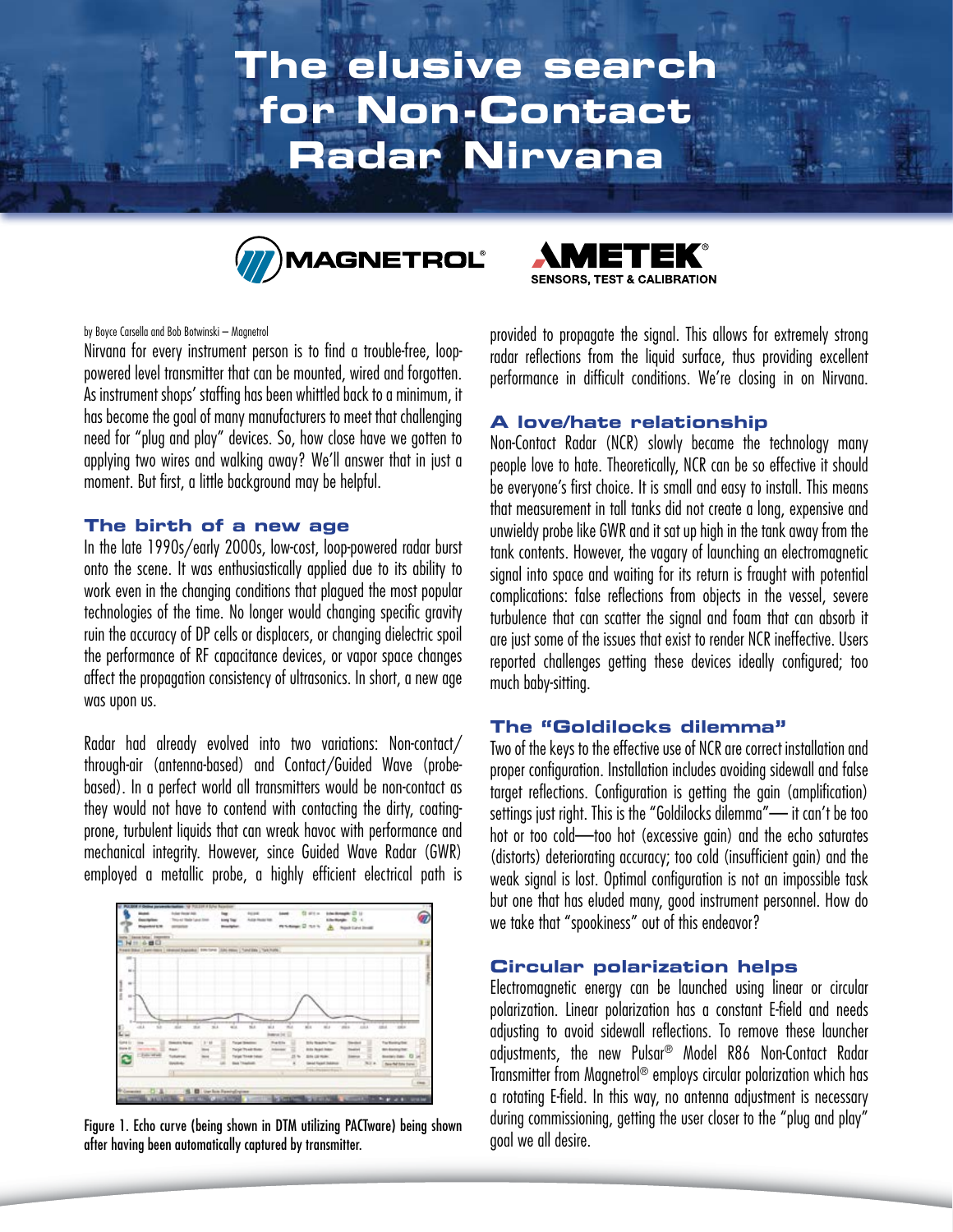## **Four ways that software assists configuration**

Configuration issues can often be mitigated with modern software, including that which is embedded in the transmitter firmware.

The following are four innovative software approaches that have made life much easier for NCR users.

## **1. Pre-configuration**

This is the perfect place to start. Many manufacturers require an application sheet which shows the most needed information. This gives experienced, factory personnel the opportunity to accept or reject an application. Add to this a Pre-configuration Form complete with all the necessary setup information, and the transmitter will arrive ready to be installed and wired.

Sounds great, so can we plug and play then walk away? Not just yet, because there are two important caveats for NCR:

False target reflections (if any) in a vessel can only be addressed after the transmitter is installed. This is not difficult, nor always necessary; it is just something to consider.

Process information in a "pre-config" form must correctly reflect the actual conditions. It is not uncommon for a factory representative to hear a distressed customer exclaim, "I did not know there was *that* much foam in my application!" An even more common mistake occurs in setting up the device for a 10m tall storage tank and configuring for no turbulence. The customer confidently assumes, "It is a storage tank...there are no mixers and there is NO turbulence." However, this classic mistake neglects the fact that the tank may be filled from the top, which can cause significant turbulence when the vessel is almost empty.

Turbulence and foam are two conditions that can significantly reduce the strength and effectiveness of a reflected signal. If configuration settings do not accurately reflect conditions in the vessel, problems can arise.

# **2. Echo Curve**

The capture and analysis of an echo curve (automated capture) is critical to the understanding NCR application issues.

Strategic capture has always been the central issue. Can the internal software monitoring capability eliminate baby-sitting? How many times have issues occurred at 2:00 AM when there is no one around to react? This issue has been resolved in modern transmitters by automatically triggering echo captures based on known issues like complete loss of the echo or simply weak echo amplitude. Once captured, these echo curves are stored in the transmitter until they are downloaded for analysis by common programs like PACTware.

Key points to make for the echo curve shown in Figure 1 are:

- 1. Level target is at  $\sim$ 79 inches (Distance)
- 2. Small false target at 42 inches (Distance) is fooling transmitter into reporting an invalid measurement. Note the blue cursor confirming that the transmitter mistakenly believes this is the correct echo.
- 3. Simply running an Echo Rejection routine would effectively eliminate the false target, creating a very clean radar scene.
- 4. How would you know what to do at 8:00 AM if this happened momentarily at 2:00 AM? Automated echo capture (internal monitoring) offers the solution.

# **3. Tank Profiling**

One of the more interesting and effective of the new analysis tools is one called tank profiling. It is similar to common trend/data log approaches that capture information like level, echo strength and loop current data based on a time scale. However, this approach differs in some key areas:



Figure 2. Tank profile graph showing collection of minimum and maximum values for echo strength and echo margin

Only echo strength and echo margin data are captured. This data is the most crucial for providing insight into configuring gain adjustments like turbulence and foam. Echo strength, essentially amplitude, is the most common bit of information used by all radar personnel to assess the health of an application.

Echo margin is a form of signal-to-noise ratio that is customized for use in level measurement. It not only calculates the difference of the key level reflection to noise (false targets), it also calculates their relative strength in relation to the current threshold. In this way, echo margin alerts users when a false target is getting close to rising above the threshold, thereby becoming a "valid" target that could be reported as an invalid level value.